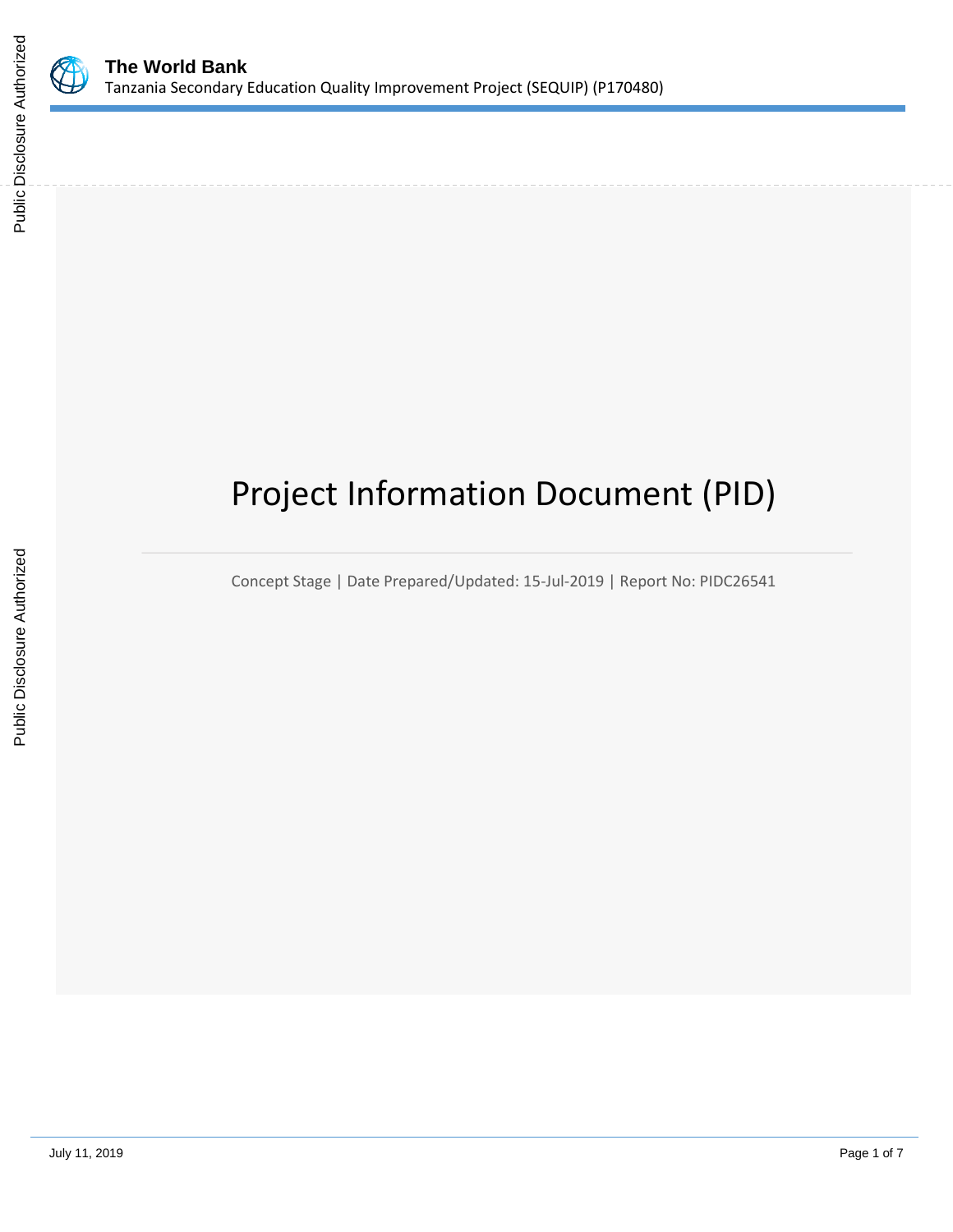

## **BASIC INFORMATION**

#### **A. Basic Project Data**

| Country<br>Tanzania                                                | Project ID<br>P170480                              | Parent Project ID (if any)                                                                                                                                 | <b>Project Name</b><br>Tanzania Secondary<br><b>Education Quality</b><br><b>Improvement Project</b><br>(SEQUIP) (P170480) |
|--------------------------------------------------------------------|----------------------------------------------------|------------------------------------------------------------------------------------------------------------------------------------------------------------|---------------------------------------------------------------------------------------------------------------------------|
| Region<br><b>AFRICA</b>                                            | <b>Estimated Appraisal Date</b><br>Jun 28, 2019    | <b>Estimated Board Date</b><br>Oct 08, 2019                                                                                                                | Practice Area (Lead)<br>Education                                                                                         |
| <b>Financing Instrument</b><br><b>Investment Project Financing</b> | Borrower(s)<br>Ministry of Finance and<br>Planning | <b>Implementing Agency</b><br>President's Office, Regional;<br>Administration and Local<br>Government, Ministry of<br>Education, Science and<br>Technology |                                                                                                                           |

**Proposed Development Objective(s)** 

To increase girls' access to safe, gender-sensitive learning environments and improve completion of quality secondary education of girls and boys.

#### **PROJECT FINANCING DATA (US\$, Millions)**

#### **SUMMARY**

| <b>Total Project Cost</b> | 400.00 |
|---------------------------|--------|
| <b>Total Financing</b>    | 400.00 |
| of which IBRD/IDA         | 400.00 |
| <b>Financing Gap</b>      | 0.00   |

#### DETAILS

#### **World Bank Group Financing**

| International Development Association (IDA) | 400.00 |
|---------------------------------------------|--------|
| <b>IDA</b> Credit                           | 400.00 |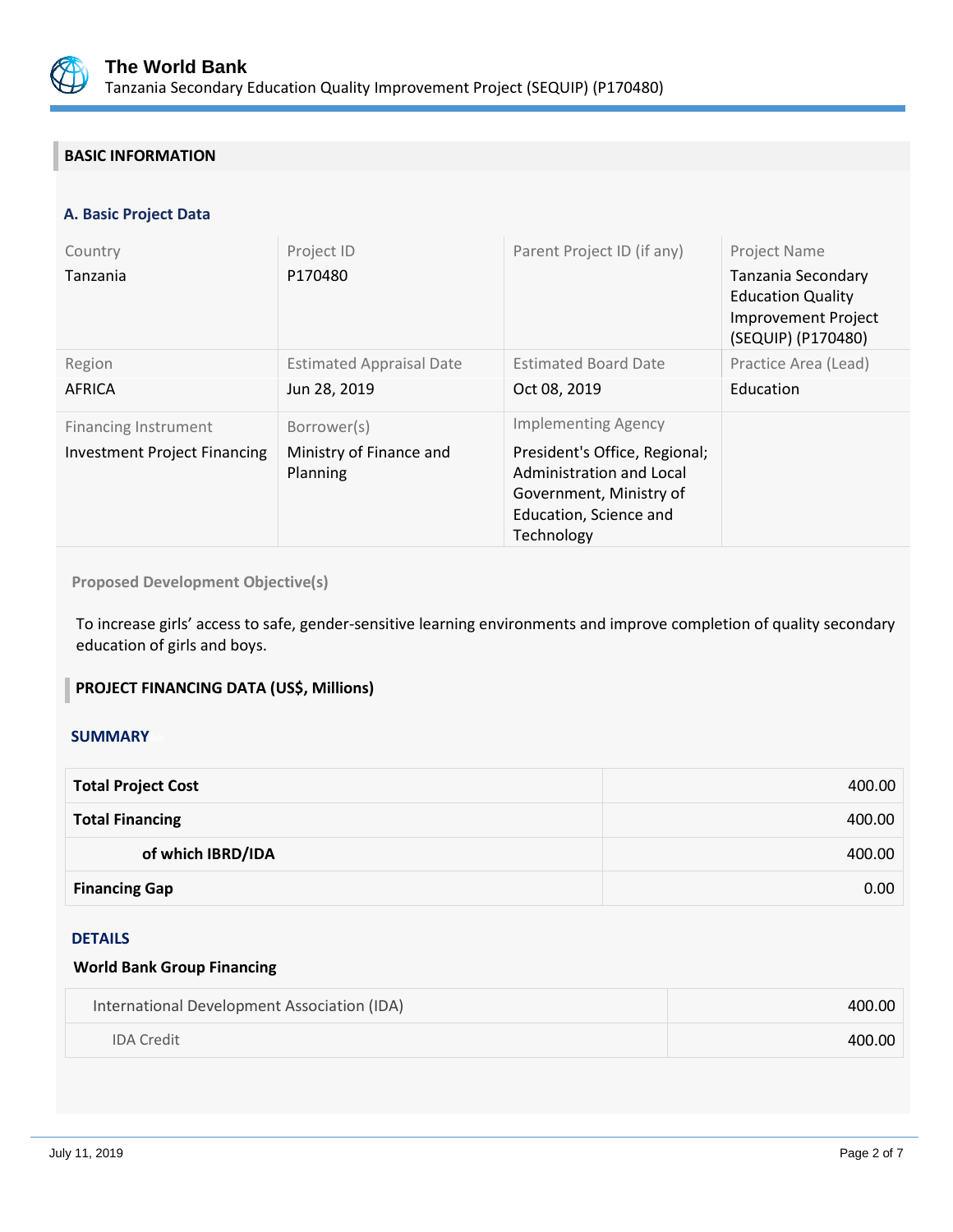

Environmental and Social Risk Classification Concept Review Decision

Substantial Track II-The review did authorize the preparation to continue

Other Decision (as needed)

## **B. Introduction and Context**

#### Country Context

**1. Boosting Tanzania's human capital, especially among women, is critical to accelerating shared economic growth.** In 2018, Tanzania's Human Capital Index (HCI) was a low 0.40 and ranking Tanzania 106 out of 130 countries globally. While the education attainment of the population has grown steadily, only 9 percent of the population age 15 and above completed upper secondary education.<sup>1</sup> The about 800,000 to 1 million youth entering the labor market annually have mostly low levels of education and skills (including low digital skills) and their number is expected to grow to 1.6 million by 2030. Strengthening the education of adolescents is thus vital to enable their contribution to the economy.

**2. Access to and completion of quality secondary education, particularly for girls, is associated with many socioeconomic benefits.** In Tanzania, women with completed lower secondary education marry later, are 24 years of age on average at the time of their first pregnancy and have only 3.6 children, compared to 19.6 years and 5.2 children for women with only primary education.<sup>2</sup> A one child reduction in the fertility rate by 2050 could lead to a 19 percent improvement in real GDP per capita.<sup>3</sup> Well educated girls have substantially higher earnings in adulthood. In 2011, rates of return to secondary education for girls were estimated at 18 percent compared to 13 percent for boys.<sup>4</sup> Given the high rate of labor force participation among Tanzanian women of 84 percent in 2014, raising their secondary education attainment will have significant impact on productivity, living standards and poverty reduction.

Sectoral and Institutional Context

**3. Over the last three years, secondary education outcomes have improved.** The number of children in secondary school grew substantially, largely due to the Fee Free Basic Education Policy (FBEP)<sup>5</sup> introduced in 2016. Inequalities in education access have also narrowed. Overall, the number of graduates entering the labor force with either lower or upper secondary education has increased by 150,000 to 420,000 over the last 10 years adding to the stock of educated workers.

**4. However, three main challenges in secondary education remain:** (i) improving access to and completion of quality secondary education for girls and boys; (ii) ensuring a safe, supportive learning environment to keep girls in school longer; and (iii) ensuring that girls dropping out of school, especially young mothers, have an established route back into

 $\overline{a}$ <sup>1</sup> Tanzania National Bureau of Statistics, 2015, Integrated Labor Force Survey 2014 Analytical Report

<sup>2</sup> World Bank, 2017, Demographic Challenges and Opportunities in Tanzania.

<sup>3</sup> World Bank, 2017, Demographic Challenges and Opportunities in Tanzania.

**<sup>4</sup>** Psacharopoulos, G., Patrinos H., 2018, Returns to Investment in Education: A Decennial Review of the Global Literature, Policy Research Working Paper No. 8402, World Bank, Washington.

<sup>&</sup>lt;sup>5</sup> The FBEP abolished non-voluntary parental contributions to primary schools and tuition fees in government lower secondary schools.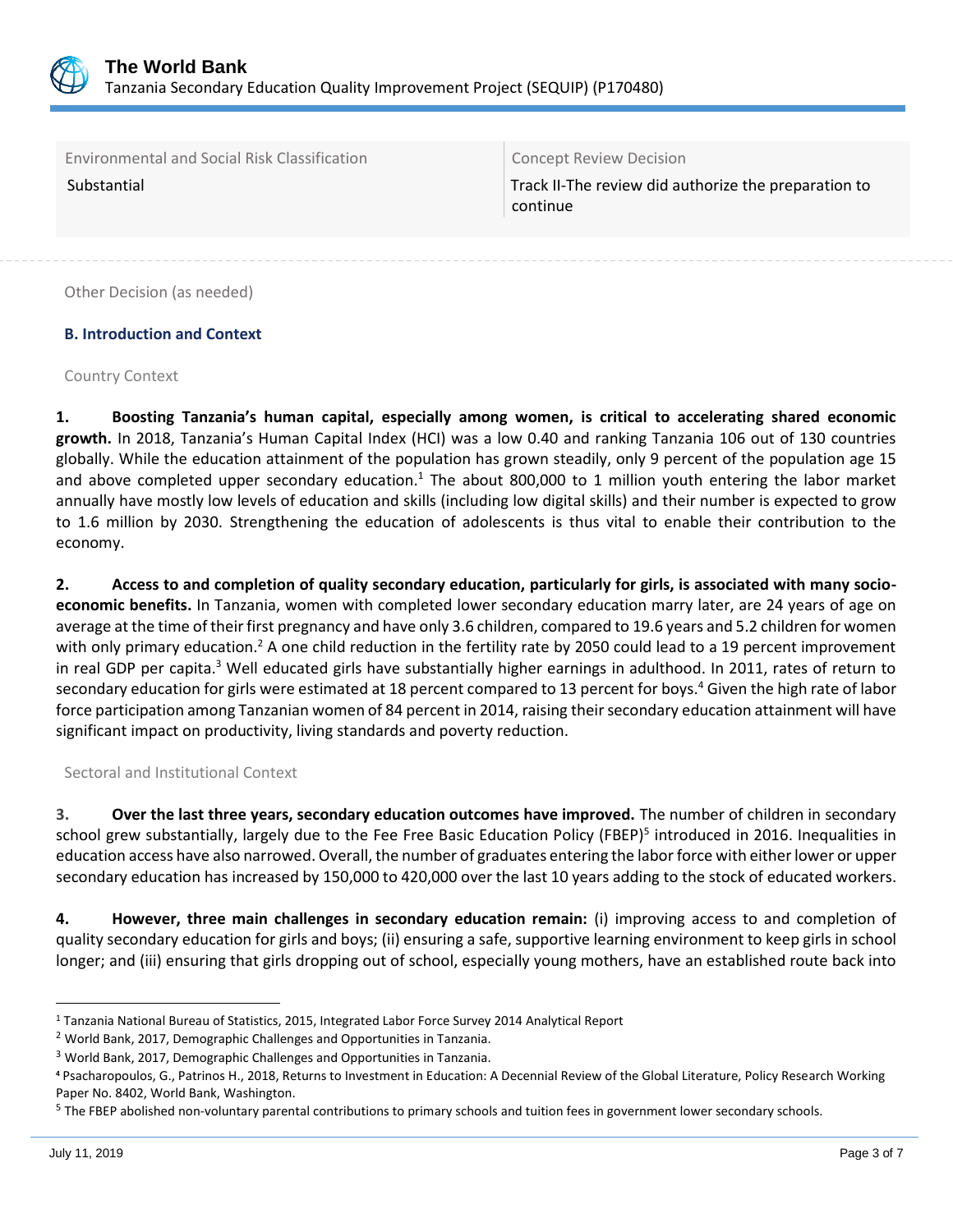

public schooling; and are adequately supported as they pursue this pathway.

Relationship to CPF

#### **5. SEQUIP will directly contribute to three pillars of the World Bank Group's Country Partnership Framework (CPF)**

**2018-2022** discussed by the Board of Executive Directors in February 2018: (i) diversify growth and enhanced productivity; (ii) boost human capital and social inclusion; and (iii) make institutions efficient and accountable. SEQUIP will contribute to improving access to and raising girls' and boys' learning outcomes in secondary education, which will promote human capital and inclusion. It will serve as the basis for further skills development and on-the-job training as critical elements for enhanced productivity. Lastly, the project's support to quality assurance and monitoring and evaluation systems will enhance transparency of responsibilities and make public institutions more efficient and accountable.

#### **C. Proposed Development Objective(s)**

6. To increase girls' access to safe, gender-responsive learning environments and improve student completion of quality education at the secondary level.

Key Results (From PCN)

#### 7. **Preliminary PDO indicators proposed are as follows and will be refined during further preparation:**

- (i) Girls entering upper secondary school Form 5 (number)
- (ii) Girls enrolled in Alternative Education Pathways at the secondary level (number)
- (iii) Schools that have implemented Good Schools Toolkit for a safe, gender-sensitive learning environment (percentage)
- (iv) Students completing lower secondary Form 4 (Grade 11) (number)
- (v) Secondary schools with English, math and science teachers deployed in line with national standards (percentage)
- (vi) Improvement in classroom teaching practices in secondary schools

#### **D. Concept Description**

- **8. The project will adopt a three-pronged approach to promoting girls' secondary education:** 
	- (i) Ensuring a safe, supportive learning environment to keep girls in school longer; and strengthening their support by families and communities;
	- (ii) Expanding effective, quality Alternative Education Pathways (AEP) to provide girls who drop out of lower secondary school with a recognized pathway back to public schooling; and
	- (iii) Improving access to and completion of quality secondary education for girls and boys.

#### **9. SEQUIP will include four components addressing the above issues:**

- (i) Component 1: Empowering Girls Through Secondary Education and Life Skills
- (ii) Component 2: Digitally-Enabled Secondary Schools and Effective Learning Environments
- (iii) Component 3: Facilitating Access to Secondary Schools and Reducing Barriers to Girls' Education
- (iv) Component 4: Technical Assistance, Impact Evaluation and Project Coordination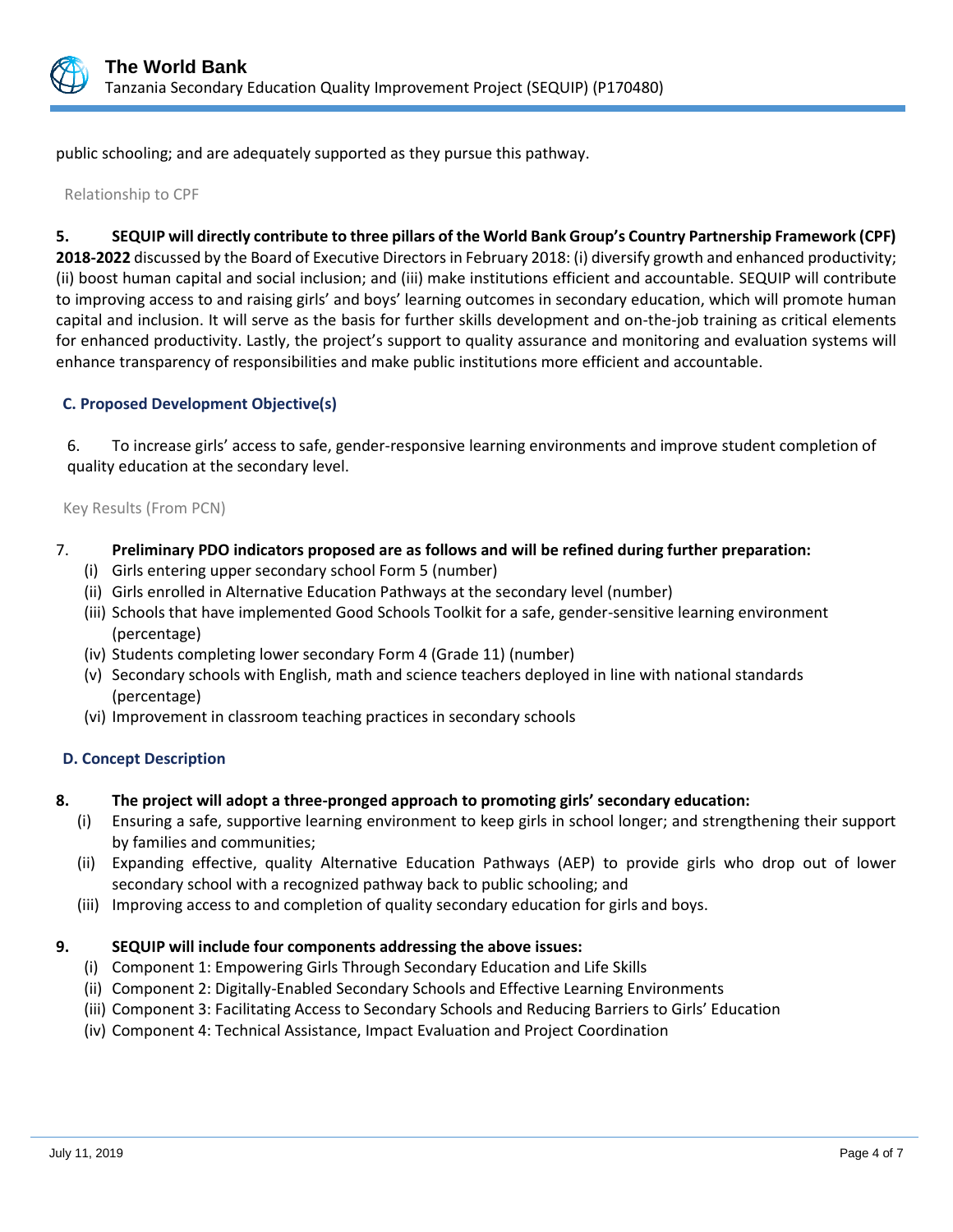

10. The proposed project will include a Results-based approach for Components 1-3 using Disbursement Linked Indicators (DLIs). The project will use a results-based approach in the first three components and financed through Investment Project Financing (IPF) with Disbursement Linked Indicators with well-defined targets for a five-year period.

### **11. Firstly, SEQUIP will focus on keeping girls in school longer through:**

- **(i) ICT-enabled monitoring system for early identification of and intervention on girls at risk of drop out; and**
- **(ii) Addressing the main reasons for drop out:** 
	- a. **Creating a safer school environment for girls** (Component 1)
	- b. **Improving girls' secondary school readiness and learning** through the Kickstarting English orientation program at the beginning of lower secondary school to improve English competencies essential for facilitating the transition in language of instruction between primary (Kiswahili) and lower secondary (English), a significant challenge particularly for girls; and teacher training on gender-sensitive pedagogical approaches and identification of weak student and remedial actions to strengthen girls' learning and performance on the examinations. (Components 1, 2)
	- c. **Expanding access and reducing the physical risks of long-distance travel to school** by bringing schools closer to children's homes through the expansion of the secondary school network. (Component 3)
	- d. **Performance-based school grants to incentivize schools to retain girls and improve student learning performance.<sup>6</sup>** (Component 3)

## **12. Secondly, SEQUIP will support the expansion of effective Alternative Education Pathways if girls drop out or have to leave public school:**

- **(i) Monitoring and tracking system for girls who drop-out of secondary school** to follow their education pathway. (Component 1)
- (ii) **Incentivizing outreach activities by alternative education centers to out-of-school girls** to encourage them to continue their education. (Component 1)
- (iii) **Expanding provision of affordable secondary Alternative Education Pathways combined with life skills and reproductive health education.** (Component 1)

#### **13. Thirdly, SEQUIP will contribute to improving access to and completion of quality secondary education for girls and boys:**

- (i) **Digitally-enhanced teaching of math and sciences program,** which will feature the use of digital technology in teaching**,** but also increase teacher digital literacy; (Component 2)
- (ii) **Adaptative learning technologies for remedial learning of at-risk students** in 500 schools. (Component 2)
- (iii) **Minimum package of critical learning inputs for all schools:** adequate numbers textbooks; trained teachers for more manageable class sizes; classrooms and WASH facilities; (Component 2)
- (iv) **Student learning assessment** in lower secondary Form 2 (Grade 9). (Component 2)

 $\overline{a}$ 

<sup>&</sup>lt;sup>6</sup> Based on the positive experience with performance-based school grants under the ongoing Education Program for Results and Additional Financing (P147486 and P162470).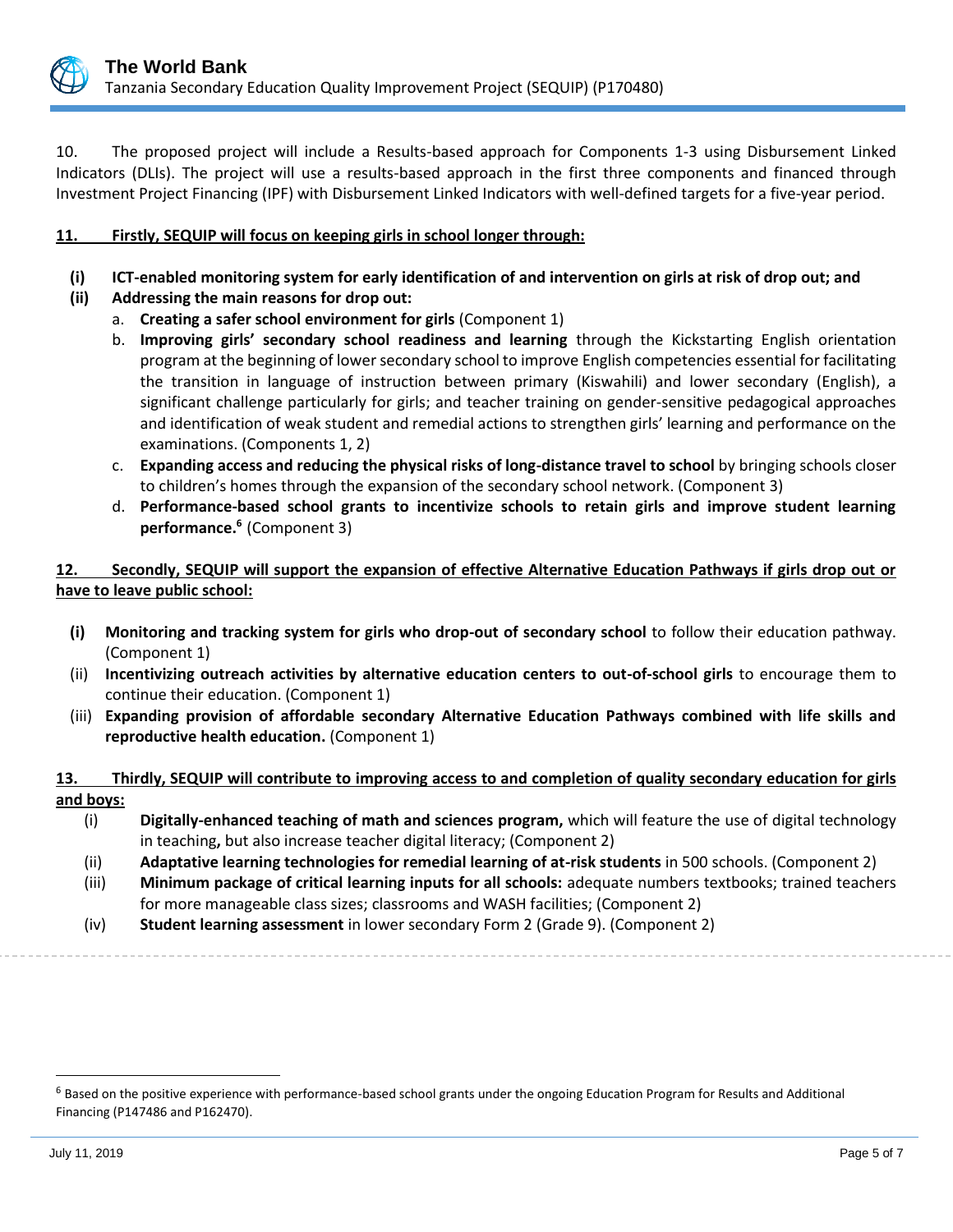

| Legal Operational Policies                  | Triggered? |
|---------------------------------------------|------------|
| Projects on International Waterways OP 7.50 | No.        |
| Projects in Disputed Areas OP 7.60          | No         |

Summary of Screening of Environmental and Social Risks and Impacts

The key potential social issues, which can be managed/mitigated are related to (i) labour and working conditions for construction contractors, (ii) potential for resettlement associated with land acquisition for schools and (iii) potential impacts to vulnerable groups as defined under ESS7. Other risks are related to GBV/SEA of students (mainly during operation), transmission of diseases and road traffic accidents. These risks and impacts will generally be site specific and are unlikely to cause serious adverse effects to communities and the environment if appropriate mitigation and management measures are applied.

The main environmental risks and potential impacts that are identified at the concept stage involves at the stages: i) Preparation- lack of experience of the government in the new ESF and per the nature of the sector- experience in managing or supervising environmental issues; lack of personnel with formal training in environmental fields; national complexity and coordination that will require training, staff and conditions for proper supervision (transportation, equipment, coordination);

(ii) Construction Phase- extraction of materials (sand, rock, cement) and transportation to far located areas; potential use of generators (air emissions); noise, wastes (cartons, metal, paint, plastic, others), dust, health and safety issues, effects on public access roads, cutting of trees/vegetation, contamination of soil and water, generation of domestic wastes.

(iii) Operational Phase- project design will need to consider safety aspects to reduce potential impacts from poor soil stability, presence of nearby rivers or streams; fires, earth quakes, flooding, heat waves; poor water provision and storage and lack of water quality monitoring can affect health of students; firewood use can affect local vegetation.

From the preliminary review carried out at this concept stage, it can be concluded that implementing agencies' environmental and social management system and procedures need to be complemented/enhanced to comply with ESF requirements. In particular supervision and reporting capacity is weak and measures and robust budget will need to be included in the ESCP to address these gaps. The Project will address the gaps through the preparation and implementation of an Environmental and Social Commitment Plan (ESCP). The ESCP will be based on the findings of the ESMF and associated management plans/ frameworks which will be developed during project preparation.

**Note** To view the Environmental and Social Risks and Impacts, please refer to the Concept Stage ESRS Document**.**

## **CONTACT POINT**

#### **World Bank**

Cornelia Jesse, Samer Al-Samarrai Senior Education Specialist